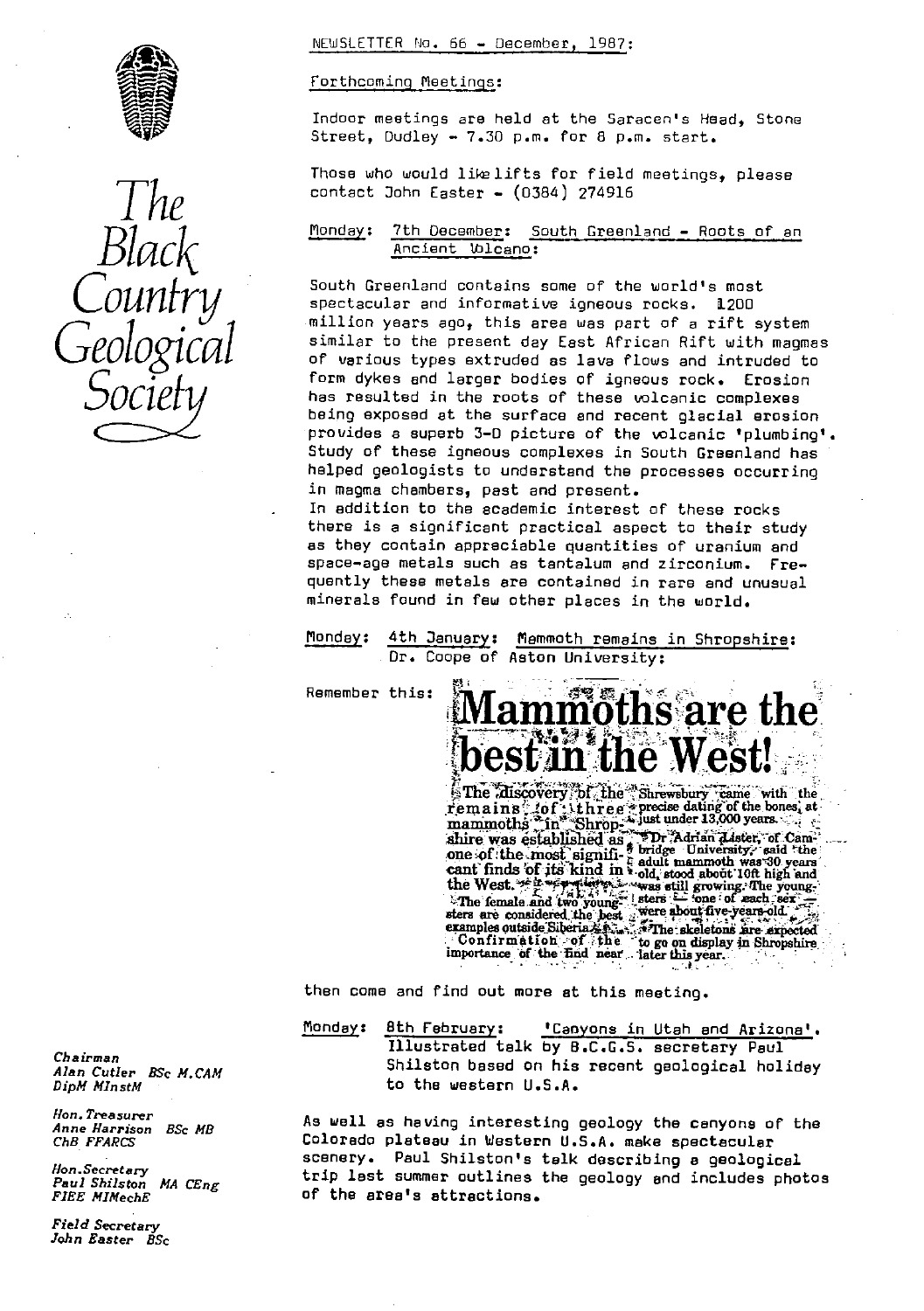These include the Grand Canyon, Arches and Bridges National Park, Bryce and Zion canyons. Petrified forest ........ and not forgetting Monument Ualley with its echoes of cowboy movies.

Saturday: 12th March: Society visit to the Chinese Dinosaur exhibition at the National Museum of Wales. Coach will leave the Saracen's Head in Dudley at 9.06 a.m. Return - leaves Cardiff at 5.00 p.m. Cost: Adult £5.25, students £3.95, child £1.25 + a small entry fee for the exhibition. The A.G.M. will be held in Cardiff during the day. Family and friends are welcome to this world-class exhibition. For the non-geologists there are plenty of attractions in Central Cardiff; excellent shopping centre; the restored Norman/Roman fort; Docks, as well as other department of the museum.

Sunday: 17th April: Field trip to the Abberley Hills in Worcestershire led by Dr. Peter Oliver, former vice-chairman.

Sunday: 8th May: Field trip to attend the Open-Day of the British Geological *Survey, based at* Keyworth,Nr.Nottingham. See October newsletter for further information.

Sunday: 12th June: Field trip to Carsington reservoir led by Dr. Aitken, Head of the R.G.S.

Those attending B.C.G.5. field trips should note that the Society does not provide personal insurance cover. You should arrange any insurance you feel to be necessary.

## EDITOR IAL :

I have been a member of B.C.G.S for several years now and have enjoyed the variety of field excursions, lectures and visits to places of geological interest that the society has provided. Great efforts are made by the Society's officers to provide such a programme and there is no greater reward than an overflowing meeting or a parking problem on our field trips. However, this has not always been the case of late and therefore I would like to take the opportunity of encouraging you to place our advance dates in your diary. I'm sure you won't regret it. Remember:

YOUR SOCIETY NEEDS YOU! A second appeal I would like to make is to ask for any articles of geological interest, either written by yourselves or taken from local or national newspapers or journals to help in the task of keeping you  $\tilde{\Omega}$  of  $\Omega$ Together we must be able to cover a very broad spectrum of the press and continue to include an interesting 'from the papers' section. Finally despite the arguments concerning

future direction referred to by John in the October newsletter I feel confident that geology in the Black Country has a rosy future.

The recent museum open day was highly successful and B.C.G.S. can only benefit from any increased awareness amongst the local population. Let us continue by spreading the glad tidings of our new year's programme. Best wishes to all members for Christmas and the New Year.

Andrew Rig by :

## Newsletter in Retro **pect :**

I am sure that many members will share with me some sadness at the news that Sheila Pitts has decided to retire as Editor of our Newsletter. She has presided over exactly fifty editions from No. 15 in February, 1979 to No. 64 last August and feels after her half century it's time for new blood and some relaxation from pressure of deadlines. We are all guilty at times of taking the newsletter very much for granted. After editing the available material and writing some if necessary then producing the first draft to check space, it goes for typing, thence to copying, collation, stapling and finally assembly, addressing and stamping and stuffing of envelopes - a real team effort. Consequently Sheila propably produced the newsletter a month before it drops on members' doormats and at times she has been so conscientious to have produced them even further in advance when holidays or one of her famous travels has been on the horizon. In fact on those very care occasions when the newsletter has been "late", the fault has always been with printing. Looking back at issue No. 15 I see that the problem of extracting contributions from anyone "new" was no different then but over the page amazed to see that a party of 7611 visited the Church Stratton area. Issue No. 20 in April, 1980 was the first of the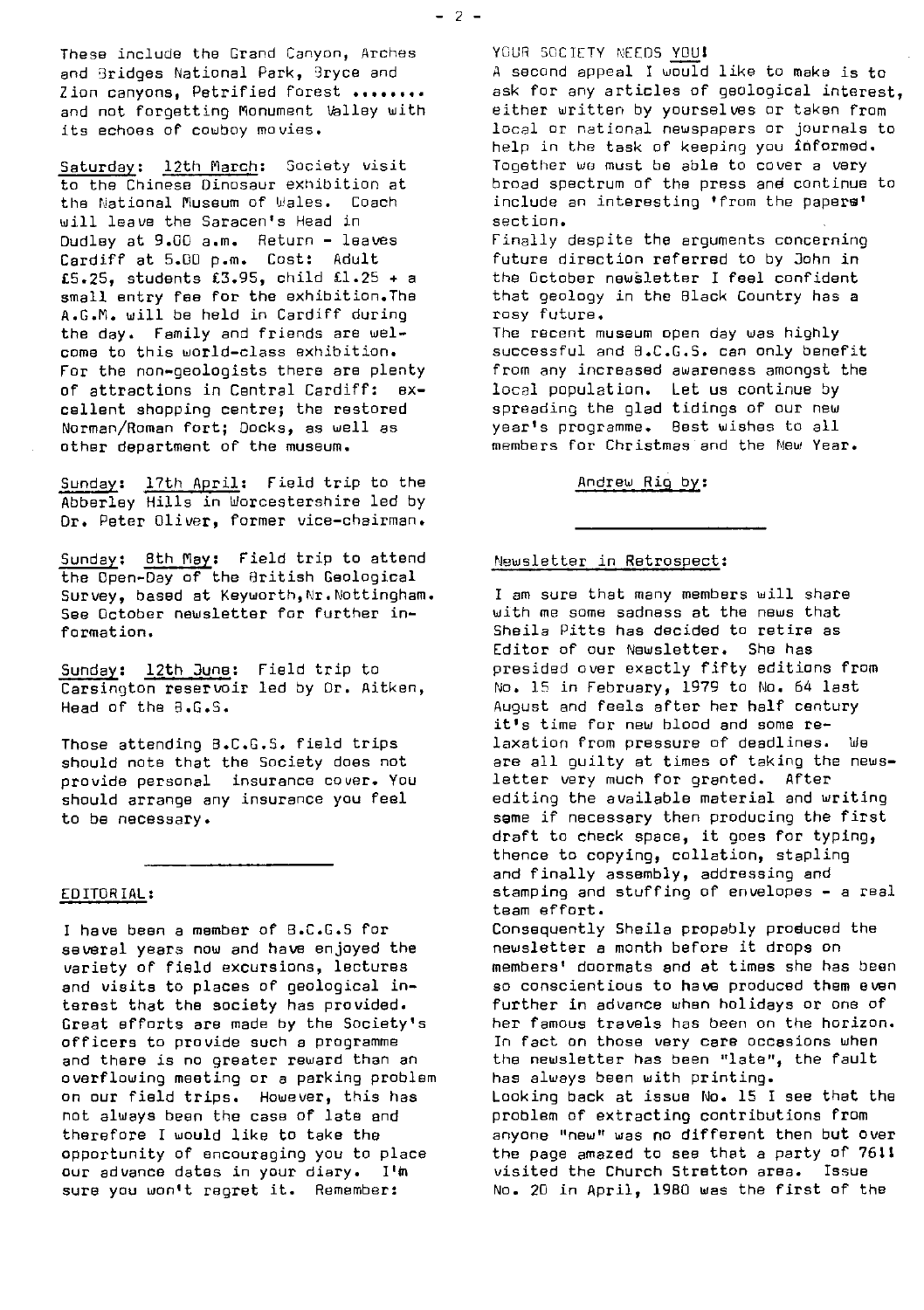bi-monthly newsletters (previously quarterly) which obviously increased the work load by 50%. I remember some editions being particularly exciting but I suppose No. 50 must be my favourite of all.

However, we must look forward and with our grateful thanks to Sheila goes the knowledge that she will now be able to enjoy meetings without having to take notes!

The November newsletter was edited jointly by John Gollege and Addrew Rigby has kindly agreed to take over and we wish him well.

Alan Cutler:

11th October - field trip - new sites in the Malvern Hills - Dr. Bullard:

A small band of enthusiastic Shropshire and Black Country geologists met on a rare sunny day at the Clock Tower in Malvern to follow the guidance of Dr. Bullard through some of the new sites in the Malvern Hills.

The Malvernian rocks represent a sequence previously buried 4-5 kms. down. At the time of formation a subduction zone lay to the Md causing several magma chambers to feed surface volcanics in the area. Later shearing and faulting preceded uplift in the late Pro-Cambrian. The later Cambrian and Silurian transgressions affected the area and Hercynian movements created the structures we now see.

Our first call was at Broomhill quarry  $(764466)$ , a hidden, disused quarry where Malvernian diorite is exposed cut by a large dolerite intrusion. Here a trench section has been cut enabling the faulted Silurian/pre-Cambrian junction to be seen. A wedge of down-faulted Silurian lies between Malvernian diorites.

a

After a short visit to Dingle Quarry to view the dolerite-intruded, foliated granite, we decided to climb to the ridge to take advantage of the good visibility. The view from Clee to 9redon spans much of the geological record.

Brockhill quarry (756439) allowed us a glimpse of the sedimentary gownton Castle sandstone dipping 30 to the West. These fluviatile, limonite-stained sandstones overlie Ludlow shales which yieldei several brachiopods. Dr. Bullard pointed out the position of the Ludlow Bone bed but alas no bones!

Hollybush quarry (758371) provides a spectacular view of the Pre-Cambrian/ Cambrian unconformity. The diorite here has provided roadstone for the M5 and has excellent skid-resistant properties due to its biotite, chlorite and muscovite not quite as expected. In a cutting between two parts of the quarry a clear vertical wedge of Silurian sandwiched between Cambrian strata demonstrates the tensional slippage that has occurred. Our final halt of the day was at Whiteleaved oak quarry (761360) where the twophase foliation can be demonstrated. At the upper limit of the quarry was Dr. Bullard's 'piece de resistance' but he asked us not to mention it! You'll have to wait for the N.C.C. guide book next year.

Many thanks to Dr. Bullard for a most enjoyable day.

#### Andrew Rigby:

#### A.C.G.S. News [:](news:)

On the 4th of October, the B.C.G.S. organised a field trip to Doulton's Clay pit and Wren's Nest for the East Midlands Geological Society visit. The trip was greatly enjoyed by their members who have sent a letter of appreciation to the B.C.G.S. leaders.

# Plineral Specimens :

Details have been received from two suppliers of specimens - they are:-

- (a) Richard Tayler Minerals, Byways, 3ursteed Close, Cobham, Surrey, KT11 2NL. Tel: (0932) 62340, who enclose a comprehensive list from Actinolite to Soisite. Should any member be interested, please contact the editor.
- (b) Gregory, Bottley and Lloyd, B-12 Rickett St., London, S.W.6 1RU. Tel: 01 381 5522, who have sent a list of their 'recent acquisitions', offering spectacular specimens from Leaf Gold (L750) to 9ismutetantalite from many parts of the world. Again contact editor for details.

#### Books, Guides, Journals:

Several pamphlets have been received detailing recent publications:-